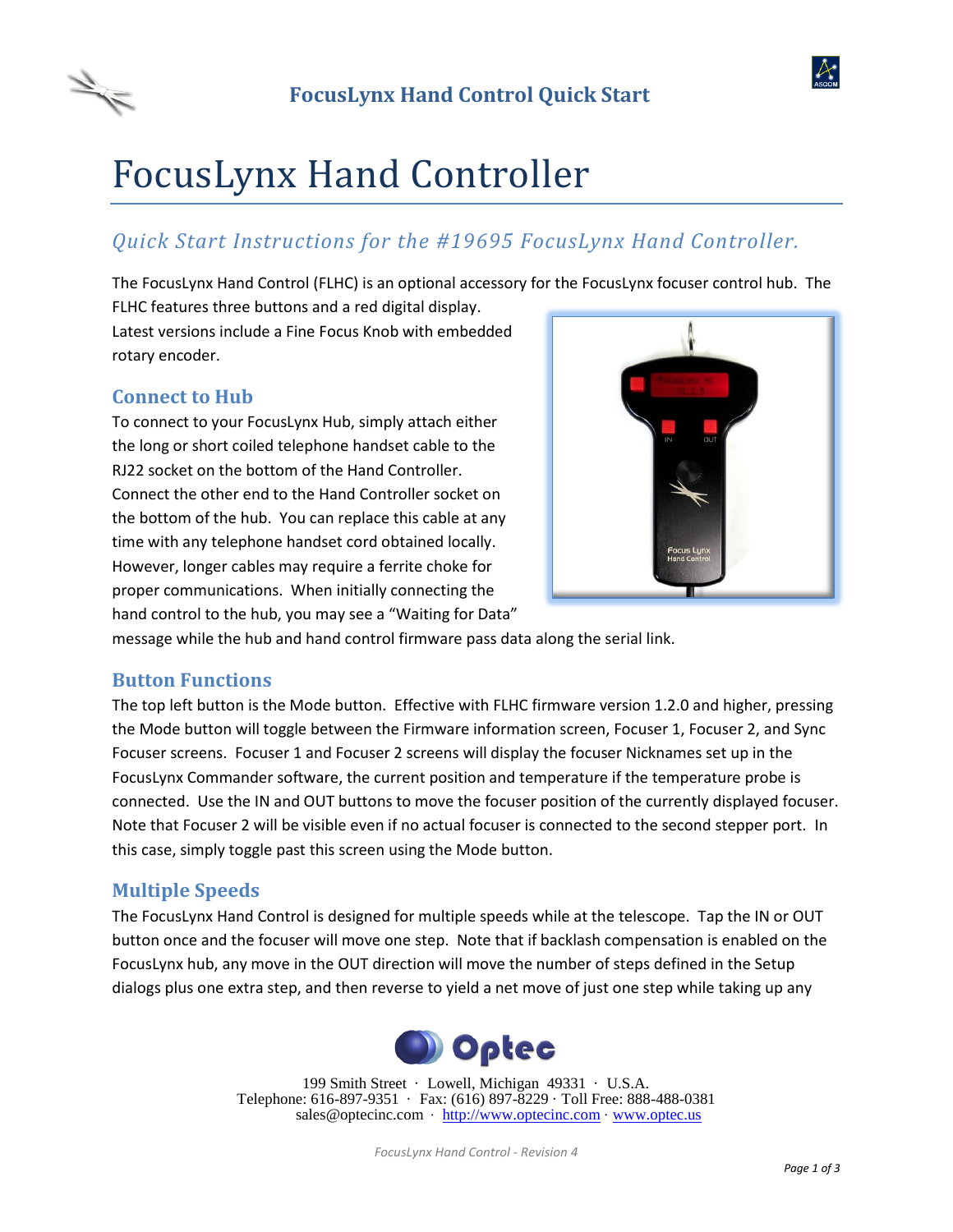# **FocusLynx Hand Control Quick Start**

undesirable backlash. Turning off backlash compensation will disable this behavior but is not recommended since most geared motors will have at least twenty steps or more of inherent backlash.

Holding the IN or OUT button down will first move the motor one step, then 0.2 seconds later continue into a low speed move. If the button remains held down for 2-1/2 seconds the motor will shift into a higher speed mode. Backlash compensation will be taken up in the initial button press only. Releasing the button will immediately stop the focuser movement.

#### **Fine Focus Knob**

FocusLynx Hand Controllers sold after May 2017 include a Fine Focus Knob with rotary encoder for improved tactile feedback during manual focus. The Fine Focus Knob is designed for easy reach with your thumb for one-handed operation. Alternatively, you can use two hands if this is more comfortable. The Fine Focus Knob is designed so that clockwise rotations move the focuser OUT while counter-clockwise turns move the focuser IN.

The Fine Focus Knob offers three speeds – 1X for single step resolution, 10X for ten step movements with each encoder tic, and 100X for high speed and longer travel moves. Press the Fine Focus Knob to toggle between 1X, 10X, and 100X speeds. The Temperature display will change to the current speed while the rotary encoder wheel is actively being used.

You will find that using the Fine Focus Knob is much more intuitive and responsive than using the buttons above. Without looking away from your eyepiece, the rotary knob is easy to use and provides a much higher level of precision than the IN and OUT buttons alone.

## **Sync Function**

E1

Sync Focuser  $\leftarrow$  F2 The Sync Focuser function will synchronize a non-homing focuser like the QuickSync FT to the midpoint of available travel. This function is useful

when re-engaging the focus motor after a visual session. Simply press and hold the

IN button to Sync F1 (Focuser 1) or the OUT button to Sync F2. After a few seconds you will see a "Sync Succeeded!" message and the focuser

position will be synchronized to the midpoint of travel based on the maximum position value set in FocusLynx Commander.



199 Smith Street · Lowell, Michigan 49331 · U.S.A. Telephone: 616-897-9351 · Fax: (616) 897-8229 · Toll Free: 888-488-0381 sales@optecinc.com · [http://www.optecinc.com](http://www.optecinc.com/) · [www.optec.us](file://///Epsilon/data/Office%20Files/PRICES/Optec%20Prices%20and%20Terms/www.optec.us)



10X







TCF-Lynx Р=Й35ЙЙ